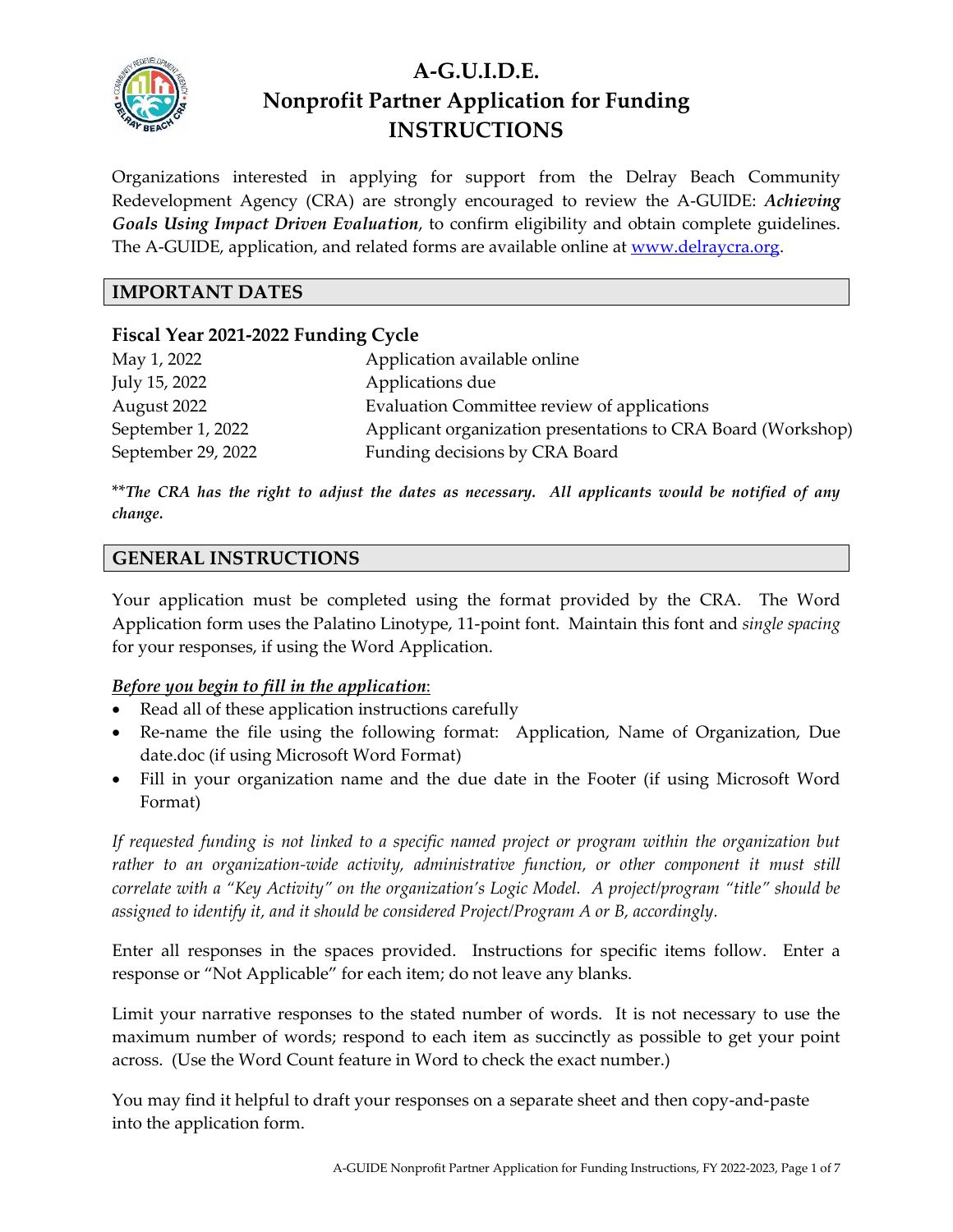## **INDIVIDUAL APPLICATION ITEMS**

#### **SECTION I. ORGANIZATION INFORMATION**

- 1 **Organization legal name:** as shown on the 501(c)(3) letter; include dba name (doing business as), if applicable
- 2 **Addres**s: physical location of main organization office
- 3 **Telephone:** telephone number, including area code, for main organization office
- 4 **Fax:** organization fax number, including area code
- 5 **Website:** organization website address
- 6 **Mission Statement:** Board-approved mission statement
- 7 **Executive Leader:** name of Executive Director or Chief Executive Officer
- 8 **Application Contact:** name of person to contact for questions regarding application
- 9 **Title:** of Application Contact, if applicable
- 10 **Contact Telephone:** phone number for Application Contact, if applicable
- 11 **Email:** e-mail address for Application Contact, if applicable
- 12 **Year Established, Organization History and Growth (maximum 1,000 words):** brief overall history and key events that speak to your organization's strengths and qualifications, especially as they pertain to the proposed services for which you are requesting CRA support; include negative events or challenges you have overcome if you think doing so will strengthen your case
- 13 **Policy on Board Contributions (maximum 250 words):** formal or informal policy on Board member contributions; attach policy if applicable
- 14 **For current fiscal year, number of Board members contributing cash donations, donations raised from others, volunteer hours, in-kind donations:** the unduplicated number of Board members only that have contributed in each category during the current fiscal year
- 15 **For current fiscal year, amount/value of Board member contributions of cash, donations raised from others, volunteer hours, in-kind donations:** the total dollar value for each category of contributions by Board members represented in item #15
- 16 **Oversight/Accreditation/Affiliation**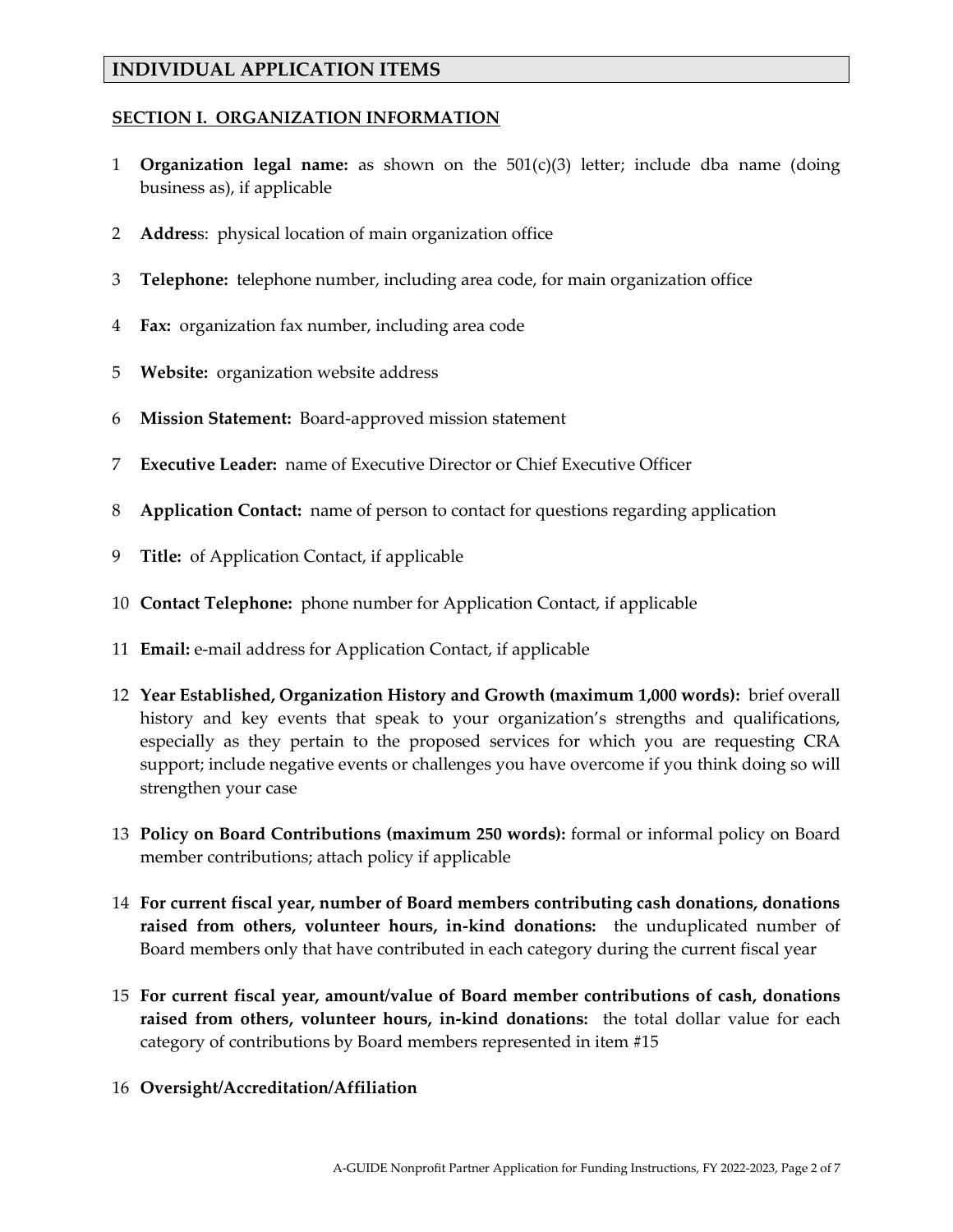## **SECTION II. PROJECT/PROGRAM INFORMATION Program A**

- 17 **Project/Program Title:** specific project or program within the organization or organizationwide activity, administrative function, or other component; must correlate with a "Key Activity" on the Logic Model and be assigned a title
- 18 **New or Existing Project/Program (select Yes or No)**
- 19 **If Existing Project/Program, Year Established**
- 20 **Prior CRA Funding for Same Project/Program (select Yes or No):** has your organization received previous CRA funding for the same type of project or program?
- 21 **Time Period:** indicate the fiscal year(s) if organization has received prior CRA funding for the same project/program
- 22 **Project/Program Description (if previously funded for the same project/program, also include BRIEF summary of key accomplishments):** provide a description of the project/program for which CRA funding is being requested

#### **Program B, if applicable**

- 23 **Project/Program Title:** specific project or program within the organization or organizationwide activity, administrative function, or other component; must correlate with a "Key Activity" on the Logic Model and be assigned a title
- 24 **New or Existing Project/Program (select Yes or No)**
- 25 **If Existing Project/Program, Year Established**
- 26 **Prior CRA Funding for Same Project/Program (Yes/No):** has your organization received previous CRA funding for the same type of project or program?
- 27 **Time Period:** indicate the fiscal year(s) if organization has received prior CRA funding for the same project/program
- 28 **Project/Program Description (if previously funded for the same project/program, also include BRIEF summary of key accomplishments):** provide a description of the project/program for which CRA funding is being requested
- 29 **Delray CRA Overall Need Addressed and Description:** select and describe program's alignment to an Overall Need – "Economic/Business Development" OR "Affordable Housing" OR "Recreation & Cultural Facilities" as defined in the CRA Plan and the A-GUIDE Funding Framework
- 30 **Key Staff and Qualifications (maximum 500 words):** staff directly responsible for implementing, managing, and evaluating the project/program and brief summary of their relevant credentials and experience
- 31 **Potential Challenges and Strategies to Address Them (maximum 500 words)**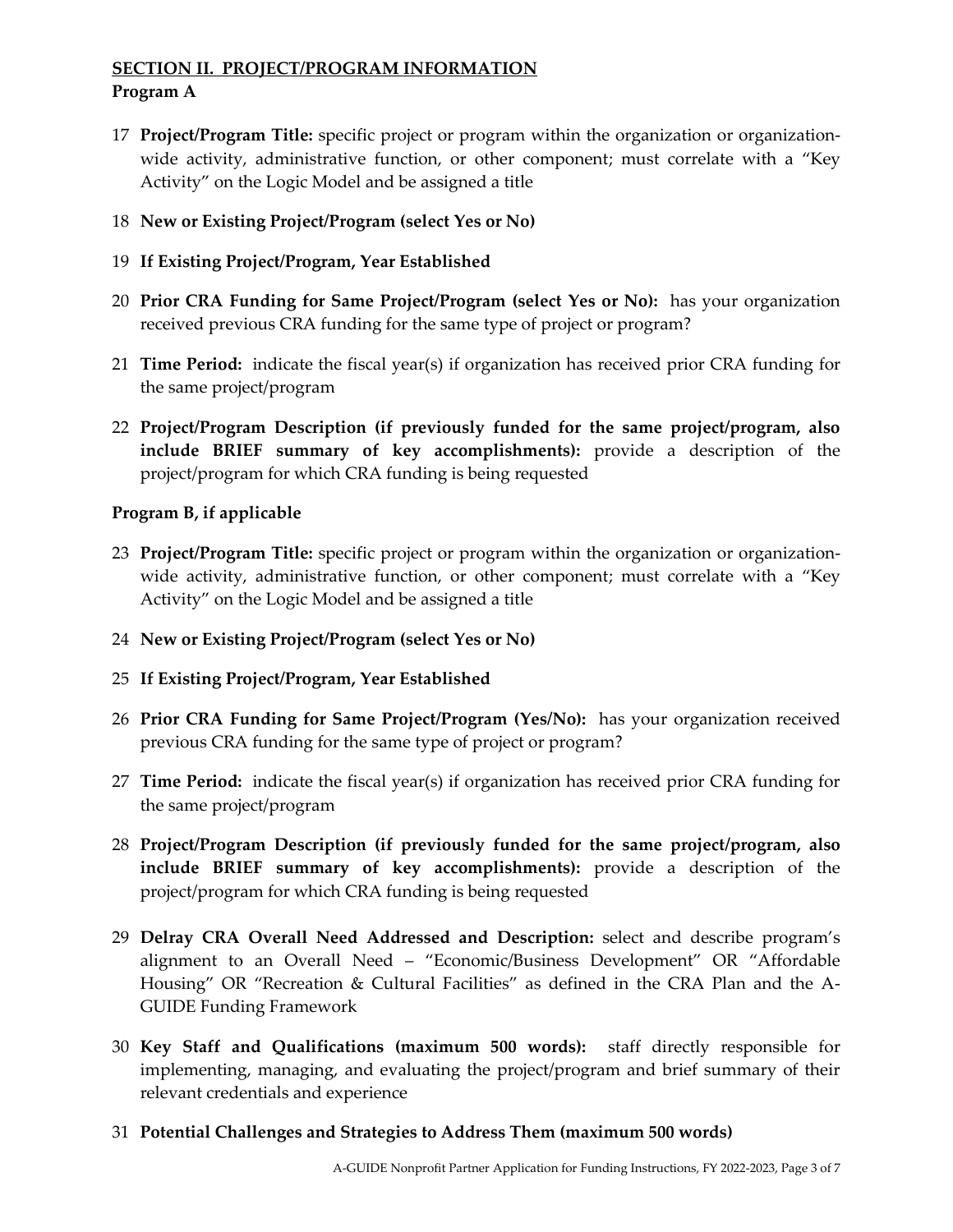## **Section III. FINANCIAL INFORMATION Enter budget amounts for the Organization:**

- 32 **Total Organization Budget for Previous FY 2020-2021:** Final audited Total Organization budget for the previous Fiscal Year
- 33 **Total Organization Budget for Current FY 2021-2022:** Board-approved Total Organization Budget for the current Fiscal Year; most recent figure if the budget has been revised during the year
- 34 **Total Organization Budget for Proposed 2022-2023:** Proposed Total Organization Budget for the fiscal year for which the request is being submitted; if the request is made for the current Fiscal Year, enter that amount again

## **Enter budget amounts for the Project/Program:**

#### **Program A:**

- 35 **Project/Program A Budget:** total budget amount for the project/program included in this CRA application
- 36 **Amount Requested**
- 37 **Project/Program A Percent of Organization Budget:** percent of Amount Requested of the *Total Organization Budget* (not the Total Project/Program Budget)*;* this amount may not exceed 25%

## **Program B:**

- 38 **Project/Program B Budget:** total budget amount for the project/program included in this CRA application
- 39 **Amount Requested**
- 40 **Project/Program B Percent of Organization Budget:** percent of Amount Requested of the *Total Organization Budget* (not the Total Project/Program Budget)*;* this amount may not exceed 25%
- 41 **Total funding being requested from the CRA:** total Project/Program Budget for A + B being requested from the CRA; total should match the Budget Form (Attachment J); refer to separate budget instructions
- 42 **Total Percent of Organization Budget:** percent of the total Amount Requested of the *Total Organization (item #37 plus #40);* this amount may not exceed 25%
- 43 **Type(s) of Support Requested:** list one or more types of support as defined in the A-GUIDE Guidelines
- 44 **Other Support/Status and Plans for Sustainability (maximum 500 words):** planned and committed financial support including status of funds requested but not confirmed, as well as other factors expected to assure sustainability of the program; for time-limited projects, mix of funding and other support expected to make it possible to complete the project within the anticipated time frame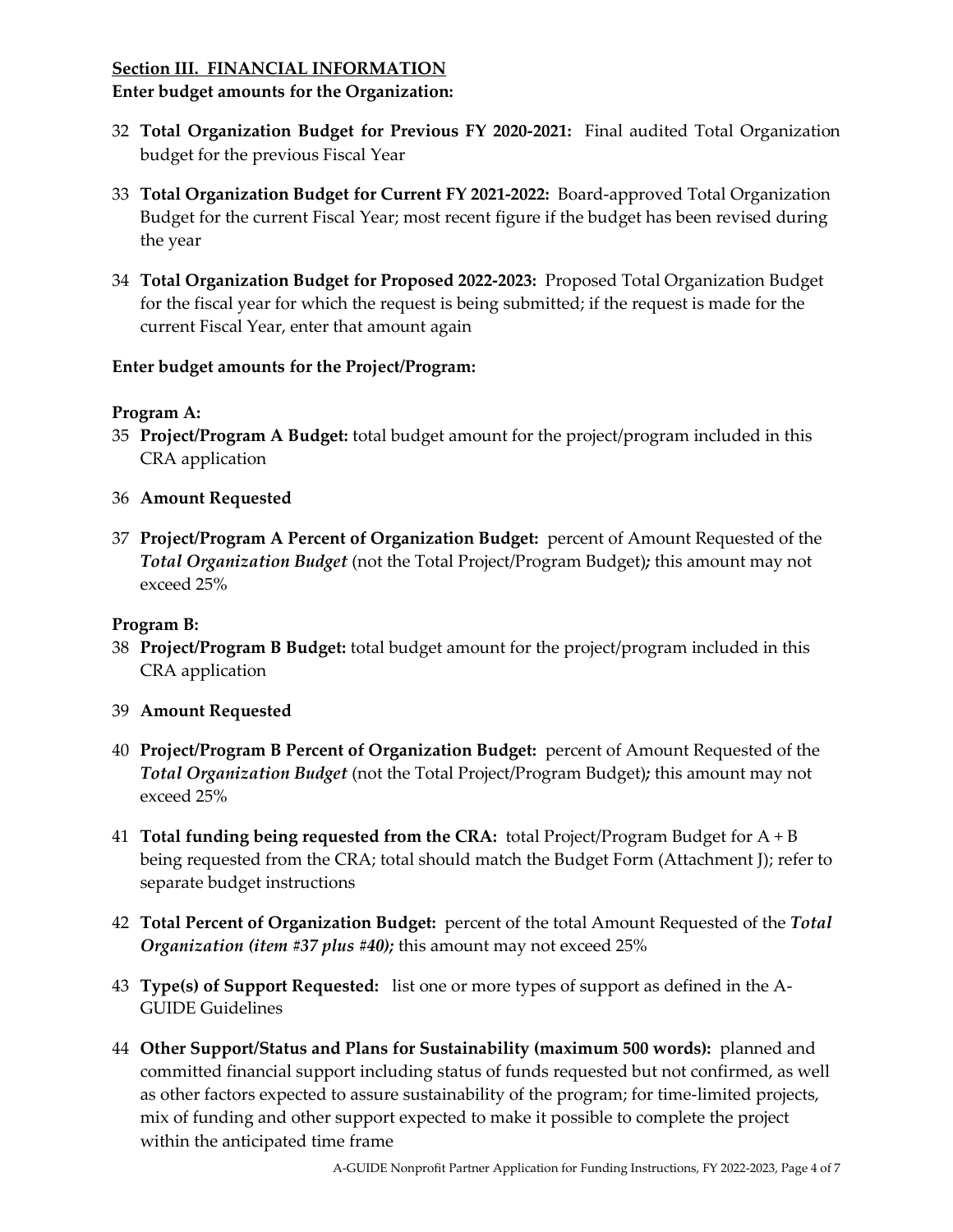#### **SECTION IV. APPLICATION CHECKLIST**

- A. Cover Letter signed by Board President/Chair stating: (1) the application package was endorsed by a majority vote of the board; include the date of the meeting in which the vote was taken and the vote  $(e.g., 5-2, 7-0)$ ; (2) the board understands that the CRA funding is to be utilized in conjunction with programs and operations that are consistent with the CRA's mission, and (3) board members are committed to assisting the organization in working to achieve the measurable outcomes identified in the funding application. *If the Board meeting schedule precludes a review/vote prior to submitting the application, indicate in the letter the date that meeting will take place and send the full commitment letter before the CRA Board presentation*
- B. 501(c)(3) Letter
- C. Board of Directors/Officers list
- D. Policy on Board contributions, if applicable
- E. Strategic Plan or other long-term planning document
- F. Logic Model *refer to separate instructions*
- G. Goals and Outcomes Report
- H. Evaluation Plan *refer to separate instructions*
- I. Combined Budget Form
- J. Project/Program Budget & Narrative Form *refer to separate instructions*
- K. Most recent Financial Statement current fiscal year-to-date through April
- L. Most recent Form 990
- M. Most recent Independent Financial Audit/Review/Compilation Report According to organization's bylaws
- N. Affiliation Agreements, if applicable
- O. Current Balance Sheet As of 3/31/2022 or more recent.

## \*\**The CRA has the right to determine what documents included on the list are n/a and request any additional information as necessary.*

The checklist is provided to assure that the application is complete. Applicants will be advised of missing components and given a time-limited opportunity to add them. If the time frame passes and missing components are not provided, incomplete applications will not be given further consideration.

- Enter  $\checkmark$  (provided), X (not provided), or leave unchecked if not applicable, for each item on the checklist
- Enter titles and/or dates as requested for various documents

## **SECTION V. CERTIFICATION STATEMENT AND SIGNATURE**

The name and title of the chief executive of the organization must be typed in and he or she must sign and date the certification statement in blue ink.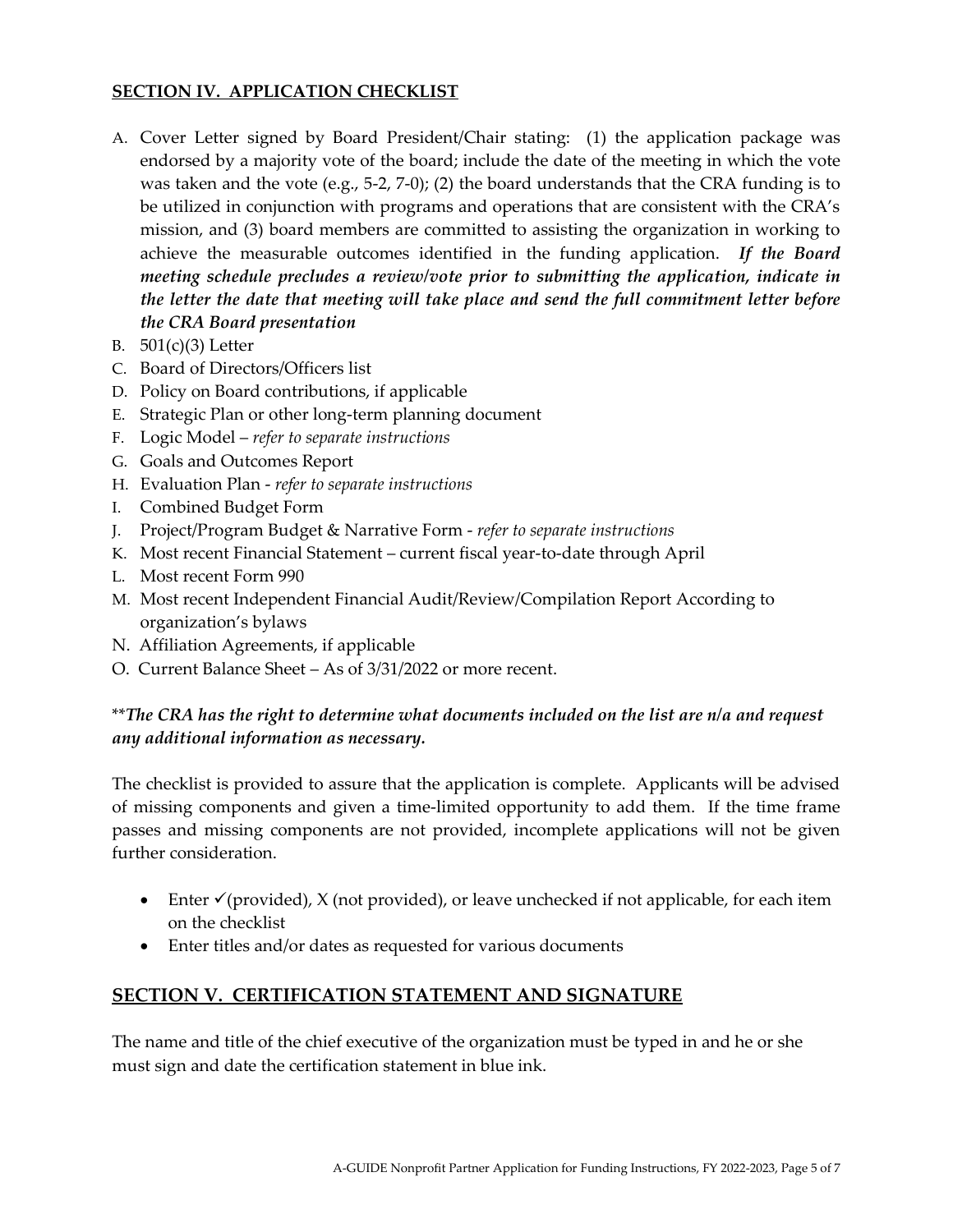## **ASSEMBLING THE APPLICATION**

Print the original document and mark it "ORIGINAL" at the top of the first page. Assemble the complete application document in the following order:

## **Cover Letter**

**1. Application for Funding**

## **2. Organization Information:**

- $501(c)(3)$  Letter
- Board of Directors list
- Policy on Board roles & responsibilities, if applicable
- Policy on Board contributions, if applicable
- Strategic Plan or other long term planning document
- Policy on strategic/long term planning, if applicable

## **3. Project/Program Documents:**

- Logic Model
- Goals and Outcomes Report
- Evaluation Plan

## **4. Financial Information:**

- CRA Project/Program Budget Request
- CRA Project/Program Budget Narrative
- Most recent Financial Statement
- Most recent Form 990
- Most recent Independent Financial Audit/Review/Compilation according to your organization's bylaws

## **5. Affiliation Agreements, if applicable**

Make Five (5) copies of the complete document, including the cover letter and all attachments. (Printing on three-hole-punch paper will preclude having to punch holes in all of the sheets.) Do not staple any of the pages together.

Place the original and each of the four copies in a three-ring loose-leaf binder. Place the cover letter on top and enter the remaining pages in order as instructed above behind the following five tabs:

- **1. Application Form**
- **2. Organization Information**
- **3. Project/Program Documents**
- **4. Financial Information**
- **5. Affiliation Agreements**